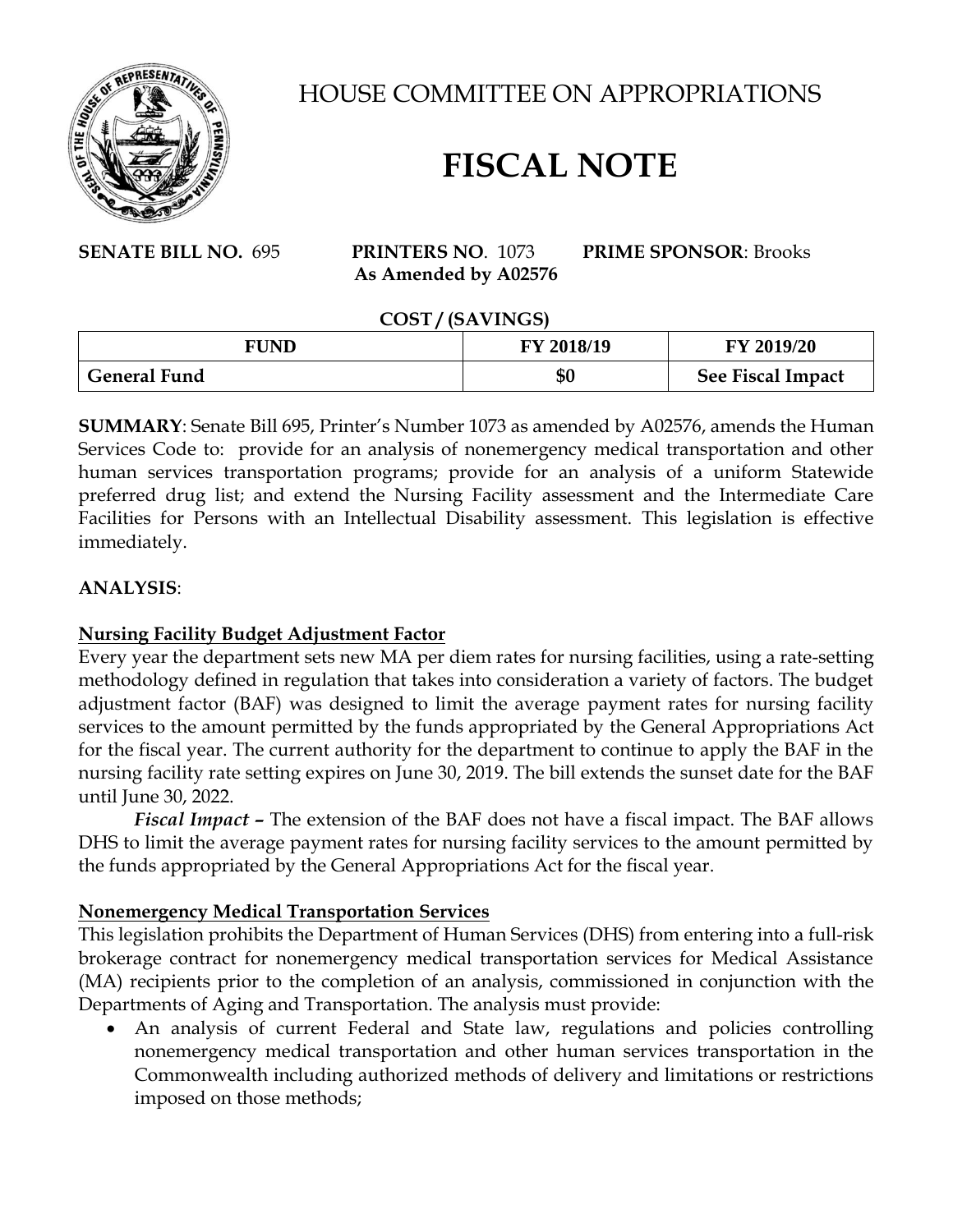• An analysis of the effectiveness and efficiency of the current nonemergency transportation service delivery as it relates to all human service programs;

- A review of other states' models of delivering nonemergency medical and other human services transportation, including the number of other states that utilize a full-risk brokerage model and the impact on public transit in those states;
- An analysis of the positive and negative impact to maintain the current transportation model versus implementing a full-risk brokerage model, as it relates to State and local government entities, including financial impact;
- An analysis of the impact on consumers, including an increase or decrease in quality and service availability.

This analysis must be completed no later than 180 days from the effective date of this legislation, with a preliminary report provided no later than 90 days. These reports will be provided to the Secretary's of Human Services, Aging and Transportation; the chairperson and minority chairperson of the House of Representatives and the Senate Appropriation Committees; the chairperson and minority chairperson of the Health and Human Services Committee in the Senate; and the chairperson and minority chairperson of the Health Committee in the House of Representatives. The Auditor General is required to perform an audit of all nonemergency medical service transportation providers that receive funds from the Department of Human Services or from a county to provide services to Medical Assistance recipients.

*Fiscal Impact* – There is no FY 2019-20 fiscal impact related to this provision.

### **Uniform Statewide Preferred Drug List**

SB 695 requires DHS to conduct an analysis to determine the projected cost to the MA managed care organizations (MCOs) and the projected supplemental rebates that could be obtained by DHS prior to implementation of a uniform statewide preferred drug list. This analysis must be completed within 60 days of the effective date of this legislation and provided to the chairperson and minority chairperson of the House of Representatives and the Senate Appropriation Committees; the chairperson and minority chairperson of the Health and Human Services Committee in the Senate; and the chairperson and minority chairperson of the Health Committee in the House of Representatives.

*Fiscal Impact* – There is no FY 2019-20 fiscal impact related to this provision.

# **Assessments**

The authority for the nursing facility assessment imposed on county and nonpublic nursing homes that is currently set to expire on June 30, 2019 is extended for an additional three years through June 30, 2022. Language in Article VIII-A has been updated to reflect the provision of long-term services and supports, including nursing facility services, through managed care organizations (MCOs).

The department's authority for the assessment of ICF/IDs expires on June 30, 2019. Intermediate care facilities are state or privately-operated residential facilities, supported by both federal and state funds, specifically designed to furnish health and rehabilitative services to persons with intellectual disabilities or related conditions. The bill extends the sunset date for the ICF/ID assessment until June 30, 2024.

## Page 2